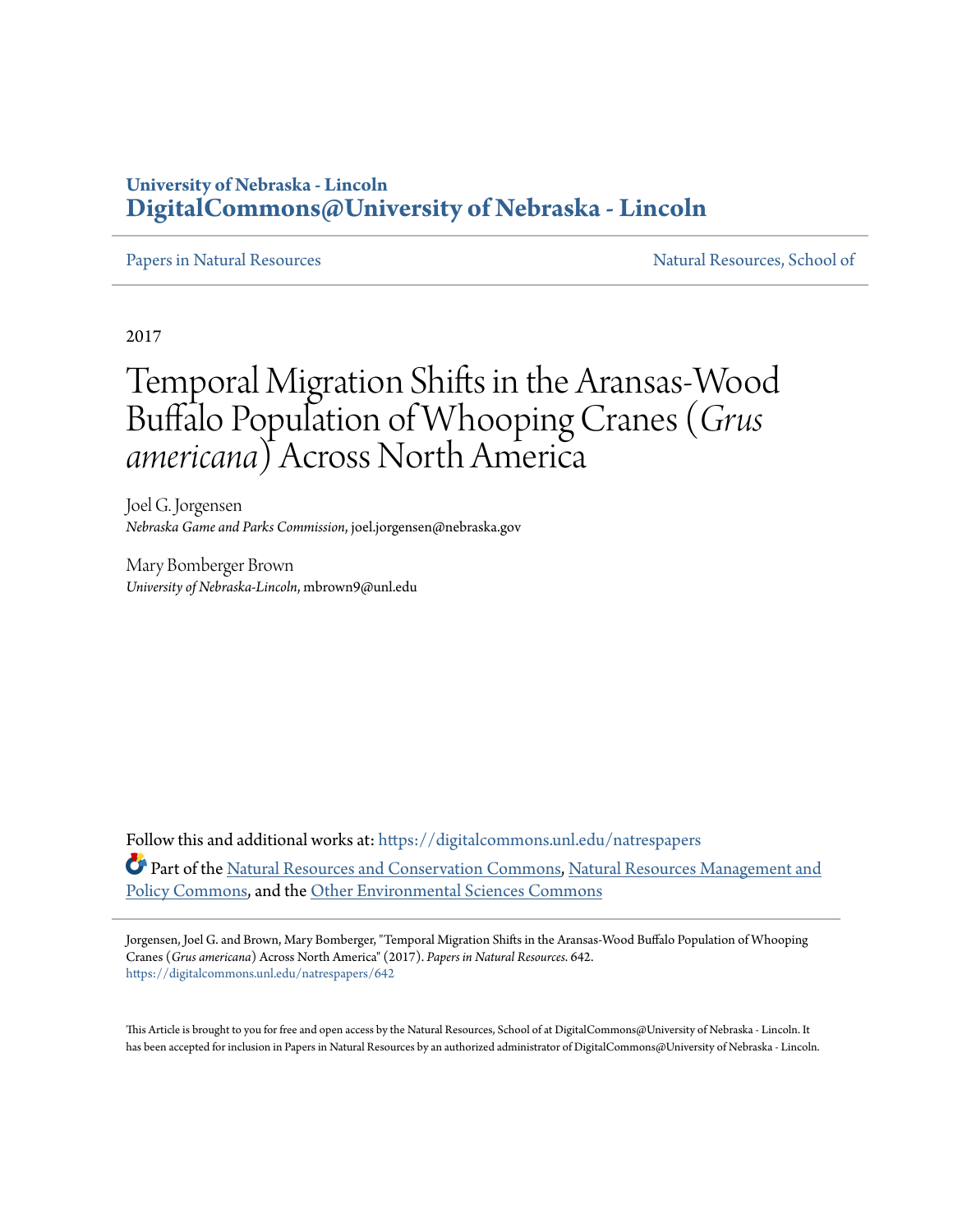# **WATERBIRDS**

**Journal of the Waterbird Society**

Vol. 40, No. 3 2017 Pages 195-308

## **Temporal Migration Shifts in the Aransas-Wood Buffalo Population of Whooping Cranes (***Grus americana***) Across North America**

JOEL G. JORGENSEN<sup>1,\*</sup> AND MARY BOMBERGER BROWN<sup>2</sup>

1 Nebraska Game and Parks Commission, Nongame Bird Program, 2200 North 33rd Street, Lincoln, Nebraska, USA

2 Tern and Plover Conservation Partnership, School of Natural Resources, University of Nebraska, 3310 Holdrege Street, Lincoln, Nebraska, USA

\* Corresponding author; E-mail: joel.jorgensen@nebraska.gov

**Abstract.—**Birds are altering the phenology of critical life history events, including migration, in response to the effects of global climate change. Whooping Cranes (*Grus americana*) are one of the most critically endangered birds in the world. Their remnant population, referred to as the Aransas-Wood Buffalo Population, numbers between 300-400 individuals and migrates between the U.S. Gulf of Mexico coast and north-central Canada twice each year. Previous analyses suggested Whooping Crane migration was temporally constant in spring and fall. New analyses of observations spanning 1942-2016 show Whooping Crane migration is now occurring earlier in spring by approximately 22 days and later in fall by approximately 21 days. Spring temperatures have also increased in the migration corridor during the same period; however, there is no apparent temperature pattern during the fall. In spring, earlier migrating Whooping Cranes stopped over for longer periods of time compared to late-migrating cranes. This result may be partially explained by single Whooping Cranes migrating with earlier migrating Sandhill Cranes (*Antigone canadensis*). These results have important conservation implications as the timing of Whooping Crane migration and availability of the habitat and foraging resources, including those associated with agriculture, on which this species relies will be increasingly affected by climate change. *Received 6 February 2017, accepted 9 March 2017.*

**Key words.—**agriculture, Central Flyway, climate change, endangered species, *Grus americana*, migration phenology, palustrine wetlands, Whooping Crane.

Waterbirds 40(3): 195-206, 2017

Birds are altering the phenology of critical life history events in response to the effects of global climate change (Walther *et al*. 2002; Jenni and Kéry 2003; Visser *et al*. 2009). In the Northern Hemisphere, spring arrival at breeding areas has advanced for many migratory species (Lane and Pearman 2003; Both and Visser 2005; Murphy-Klassen *et al*. 2005; Brown and Brown 2014). Other migratory species have altered their migration phenology by arriving later in spring (Murphy-Klassen *et al*. 2005) or migrating earlier in fall (Guillemain *et al*. 2015) while some have not altered their temporal migration patterns (Both and Visser 2001; Murphy-Klassen *et al*. 2005). In addition to longterm climate trends, migration phenology may be influenced by the occurrence and interaction of resource availability, shortterm climate patterns (Brown and Brown 2014; Ward *et al*. 2015), and weather events

(Nisbet and Drury 1968; Shariati-Najafabadi *et al*. 2016) in breeding and wintering areas and along migratory routes (Guillemain *et al*. 2015).

Climate change may alter the availability of resources across a species' range (Both and Visser 2001; Courter *et al*. 2013; Brown and Brown 2014). However, these impacts may not be uniform across wintering, breeding and migratory areas (Both and Visser 2001; Guillemain *et al*. 2015). Since individuals and populations use these areas sequentially throughout their annual cycle, climate change induced consequences in one area may have consequences and repercussions in other areas. In some instances, birds may adapt to these environmental changes with few noticeable consequences (Both and Visser 2005; Murphy-Klassen *et al*. 2005; Ward *et al*. 2015), while in other cases, the changes may have important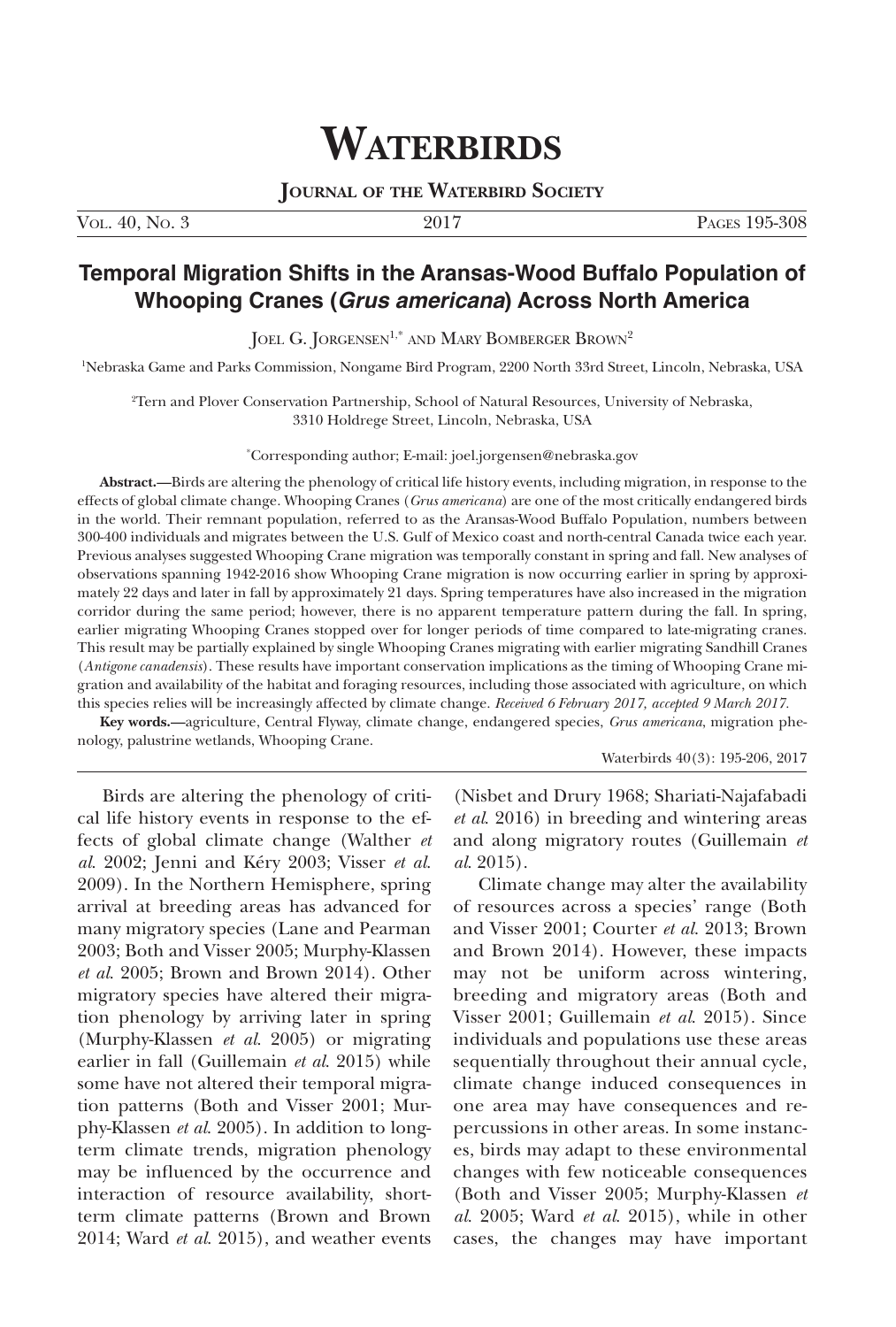consequences. For example, migratory strategies often include arriving at specific locations during specific temporal periods to exploit a specific food resource that historically has predictably been in great abundance for a short time during a certain period of the year (McGowan *et al*. 2011). Changing phenology in either migration or food resource availability can create asynchronies that result in migrating individuals missing the period when key food resources are abundant. These shifts can have cascading effects that impact significant life history events such as reproduction (Both and Visser 2001; Both *et al*. 2009; McKinney *et al*. 2012). Species with small populations and limited geographic ranges may be at particular risk from the additional or additive consequences resulting from climate change (Thomas *et al*. 2004).

Whooping Cranes (*Grus americana*) are one of the most critically endangered species in the world (Urbanek and Lewis 2015). The remnant, self-sustaining population of Whooping Cranes, the Aransas-Wood Buffalo Population (AWBP), numbered as low as 15 or 16 individuals in the early to mid-20th century (Urbanek and Lewis 2015). Due to legal protections, such as the Endangered Species Act (Rohlf 1989) and implementation of extensive conservation efforts, Whooping Crane numbers have increased (Urbanek and Lewis 2015). In 2015, the estimated size of the AWBP was 329 birds (95% CI = 293-371; Harrell and Bidwell 2015).

Whooping Cranes are migratory and use an array of wetland and terrestrial habitats (Urbanek and Lewis 2015). They are omnivorous and feed on animals, such as mollusks, reptiles and amphibians, but also consume vegetative material, such as berries and acorns during winter and waste grain found in croplands, especially during migration (Johns *et al*. 1997; Urbanek and Lewis 2015). The AWBP migrates through the Great Plains of North America between their wintering areas on the U.S. Gulf of Mexico coast to breeding areas in northwestern Alberta, Canada, twice each year (Urbanek and Lewis 2015).

Since the AWBP population is relatively small, it is vulnerable to environmental changes that may slow or reverse the longterm recovery of the species (Kuyt 1992; Ramirez *et al*. 1993; Urbanek and Lewis 2015). In the species' migration corridor in the Great Plains, economics influence agricultural land use, including the spatial distribution and types of specific crops grown (Higgins *et al*. 2002; Wright and Wimberly 2013) and the amount of waste grain that remains in fields and available to birds following harvest (Krapu *et al*. 2004; Pearse *et al*. 2010). Whooping Cranes, like other migratory birds, use waste corn (*Zea mays*) more so than other crops, such as soybeans (*Glycine max*), during migration (Krapu *et al*. 2004; Pearse *et al*. 2010; Chavez-Ramirez and Wehtje 2012). Climate change is expected to influence agricultural practices and production in the Great Plains, which will affect the availability of crop resources used by Whooping Cranes during migration, including those in important fall staging areas of Saskatchewan (Chavez-Ramirez and Wehtje 2012).

Palustrine wetlands in the Great Plains, which Whooping Cranes use during migration, often as nighttime roost sites, have been reduced in number and altered in physiognomy since settlement by European Americans, primarily due to land use changes associated with agriculture (Higgins *et al*. 2002; Wright and Wimberly 2013). Climate change is also expected to alter temperature and precipitation regimes, which will affect the water volume and hydroperiods of palustrine wetlands in variable and uncertain ways throughout the migration corridor (Johnson *et al*. 2010; Chavez-Ramirez and Wehtje 2012). For example, western areas of the Prairie Pothole Region in North and South Dakota, USA, are expected to become drier in the future (Johnson *et al*. 2010). Collectively, the changes in climate regimes and human land use will result in shifts in the distribution and availability of food and habitat resources, as well as overall habitat connectivity (McIntyre *et al*. 2014; Reese and Skagen 2017), across the AWBP's migration route.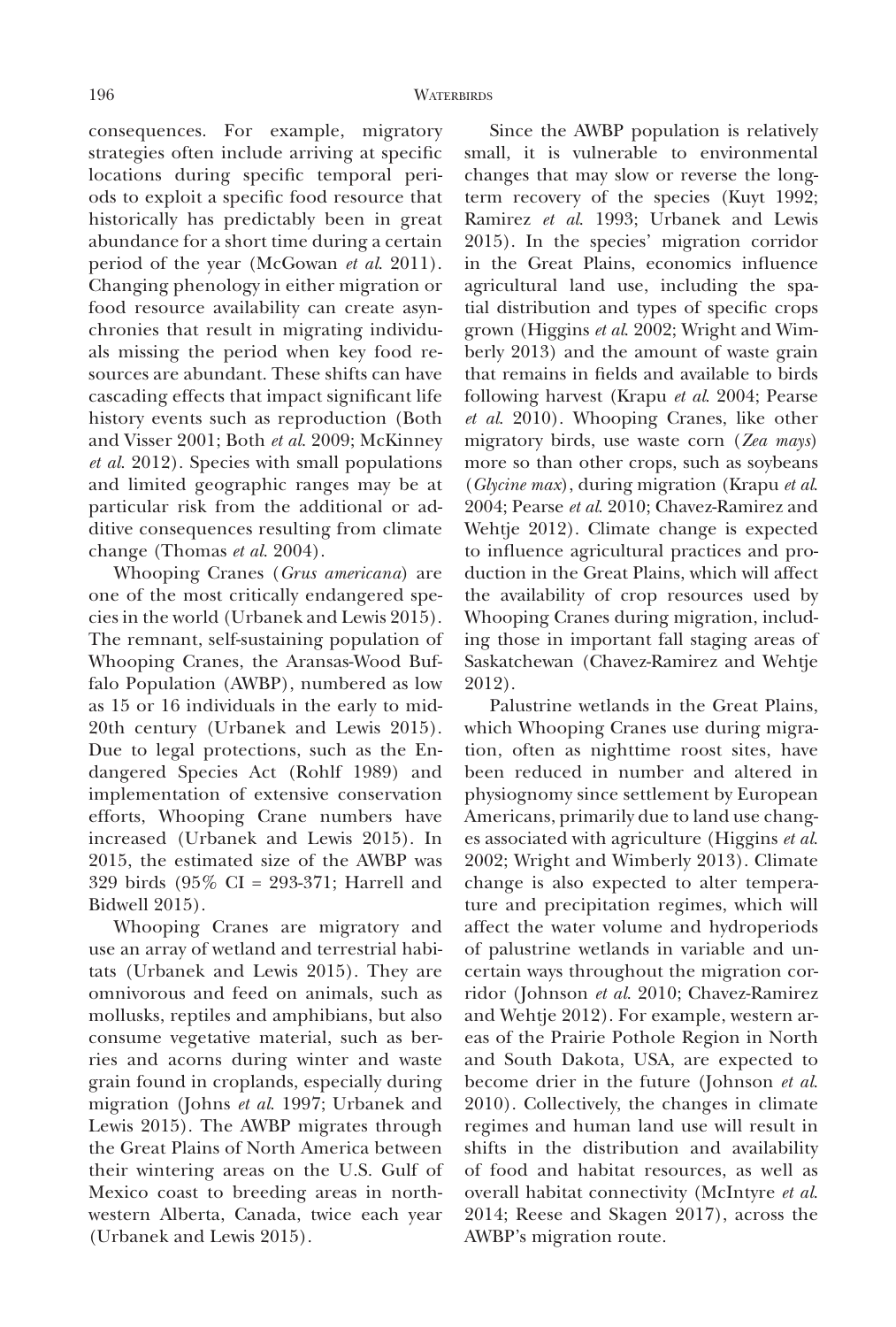Chavez-Ramirez and Wehtje (2012) evaluated the impacts of climate change scenarios on the AWBP. They noted that changes in temporal patterns of the AWBP migration are likely not influenced by temperature since it has been consistent based on analysis of records from 1943-1999 (Austin and Richert 2001). Chavez-Ramirez and Wehtje (2012) speculated Whooping Crane migration is based on photoperiod. Since the Austin and Richert (2001) analysis, more Whooping Crane sightings have been confirmed (U.S. Fish and Wildlife Service 2017), extending the temporal scale of this study. Many impacts of climate change are relatively recent in occurrence, and changes in some regions, such as the Arctic, are occurring rapidly (Wauchope *et al*. 2017). Other species of waterbirds (e.g., waterfowl, cranes, pelicans, cormorants) have shown temporal shifts in migration, apparently in response to increased temperatures (Murphy-Klassen *et al*. 2005; Guillemain *et al*. 2015), and Whooping Cranes have recently demonstrated unusual migration and wintering patterns (Wright *et al*. 2014).

The objective of this study was to evaluate whether temporal patterns of Whooping Crane migration across the central United States have changed over the past 74 years and whether these changes might be associated with changes in climate. We hypothesize Whooping Cranes are migrating earlier in spring and later in fall throughout the migration corridor in response to warming temperatures.

#### **METHODS**

#### Study Area

We studied Whooping Crane migration in the AWBP migratory corridor in the central United States. The migration corridor extends from north to south in the United States for approximately 2,400 km, primarily through western North Dakota, northeastern Montana, west-central South Dakota, central Nebraska, central Kansas, central Oklahoma and east-central Texas (Fig. 1). Individual Whooping Cranes are occasionally observed outside of the migration corridor and, in rare instances, in nearby States, including Colorado, Iowa, Minnesota, Missouri, New Mexico and Wyoming (Austin and Richert 2001).

#### Study Species

Whooping Cranes are diurnal migrants traveling in small groups (individuals, mated pairs, family groups, and occasionally larger groups) under favorable conditions (limited cloud cover, tail wind). Since Whooping Cranes rely on thermals and favorable winds to migrate, migratory flights are interrupted each day in late afternoon and evening. During migratory stopovers, which are variable in length, Whooping Cranes use palustrine and riverine wetlands for nighttime roosting and for feeding, self-maintenance, socializing, and resting; agricultural fields are used frequently for feeding (Johns *et al*. 1997; Austin and Richert 2001). Whooping Cranes were formerly (1800s) widespread, but never common, in the north-central United States and southern Canada (Urbanek and Lewis 2015). Individuals in the AWBP migrate primarily from mid-March through early May in spring and from early October through late November in fall (Austin and Richert 2001; Urbanek and Lewis 2015). Individual Whooping Cranes occasionally migrate later or earlier during both spring and fall migration (Austin and Richert 2001).

#### Data Collection

We analyzed migration data from the Cooperative Whooping Crane Tracking Project (U.S. Fish and Wildlife Service 2017), which includes all confirmed sighting records since 1942, and temperature data from the National Oceanic and Atmospheric Administration (2017). The Cooperative Whooping Crane Tracking Project is a collaborative effort to collect, evaluate, and archive all Whooping Crane stopover observations in the migratory corridor in the United States. The database includes mostly incidental observations, but also includes data from formalized surveys such as daily aerial surveys along the central Platte River during spring and fall migration (Lingle and Howlin 2015).

Even though there may be concerns regarding biases, observational Whooping Crane data (U.S. Fish and Wildlife Service 2017) has been shown to correspond geographically with data from Whooping Cranes outfitted with satellite transmitters, thus indicating biases are minimal (Pearse *et al*. 2015). Individual Whooping Crane occurrences are typically distinguishable from one another during migration because: 1) there are a small number of individuals in the AWBP; 2) they occur over a large geographic area during migration, usually in groups with different numbers and ages of individuals; and 3) a proportion of the AWBP has been banded with unique markers. Without all individuals marked at all times, we cannot completely discount the concern that two or more flocks were successively observed. However, it is estimated that only about 4% of all Whooping Crane stopovers are detected during migration (U.S. Fish and Wildlife Service 2009), and, based on personal observations of cranes and the distribution of the observations across the study area, we do not believe this is a significant problem for our analyses.

We only considered confirmed records, which are observations made by qualified observers or support-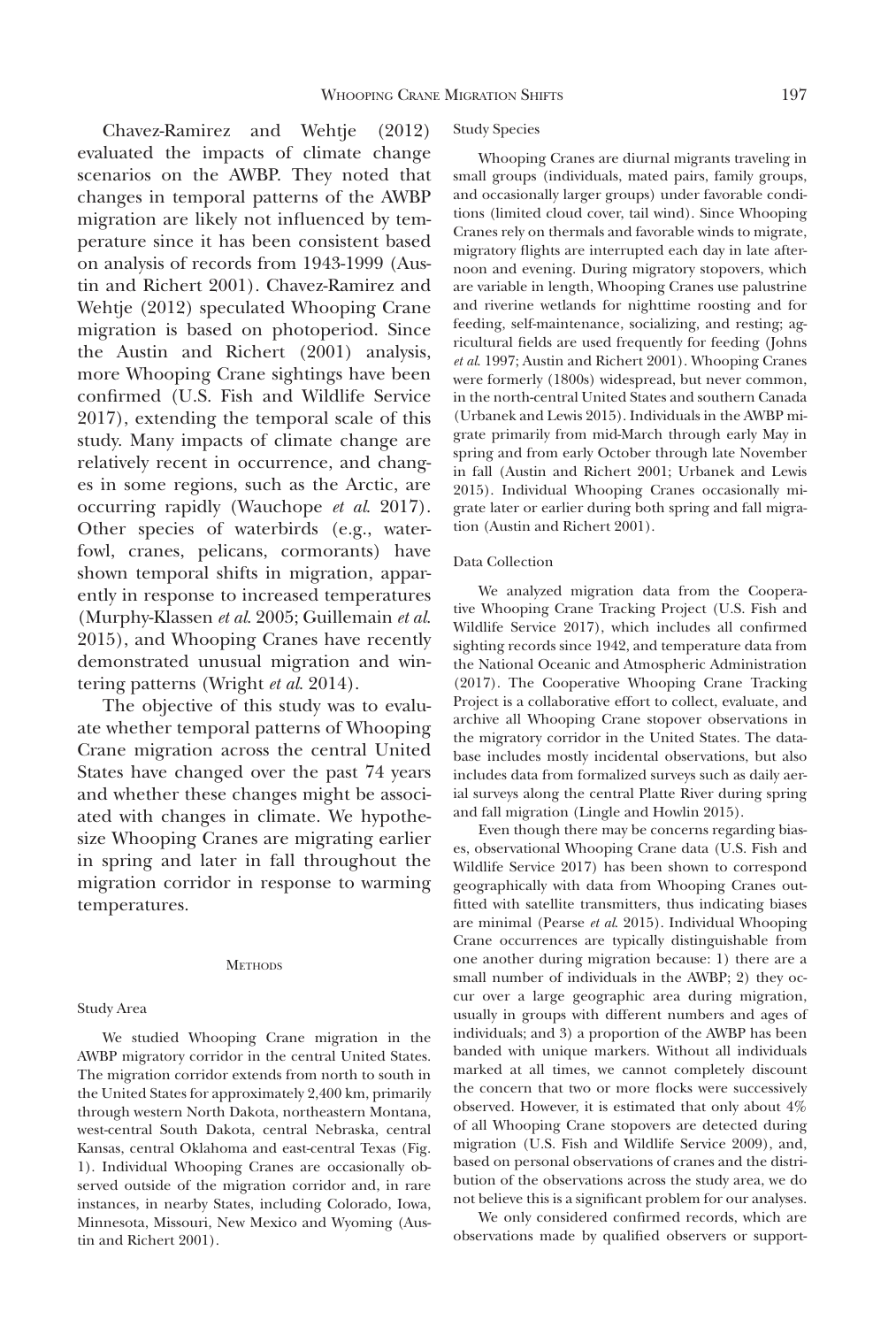

**Figure 1. Spatial distribution of Whooping Crane spring (white dots) and fall (black dots) records with focal USA States (gray shading) and adjacent USA States within the Whooping Crane migration route. Inset shows the location of Wood Buffalo National Park, Alberta, Canada, Aransas National Wildlife Refuge, Texas, USA and focal USA States within the migration corridor.**

ed by documentation (U.S. Fish and Wildlife Service 2006). For all Whooping Crane observations, the database included an initial observation date and a final

observation date. To evaluate temporal migration patterns, we used the initial observation date of each record, since stopover lengths are variable, ranging from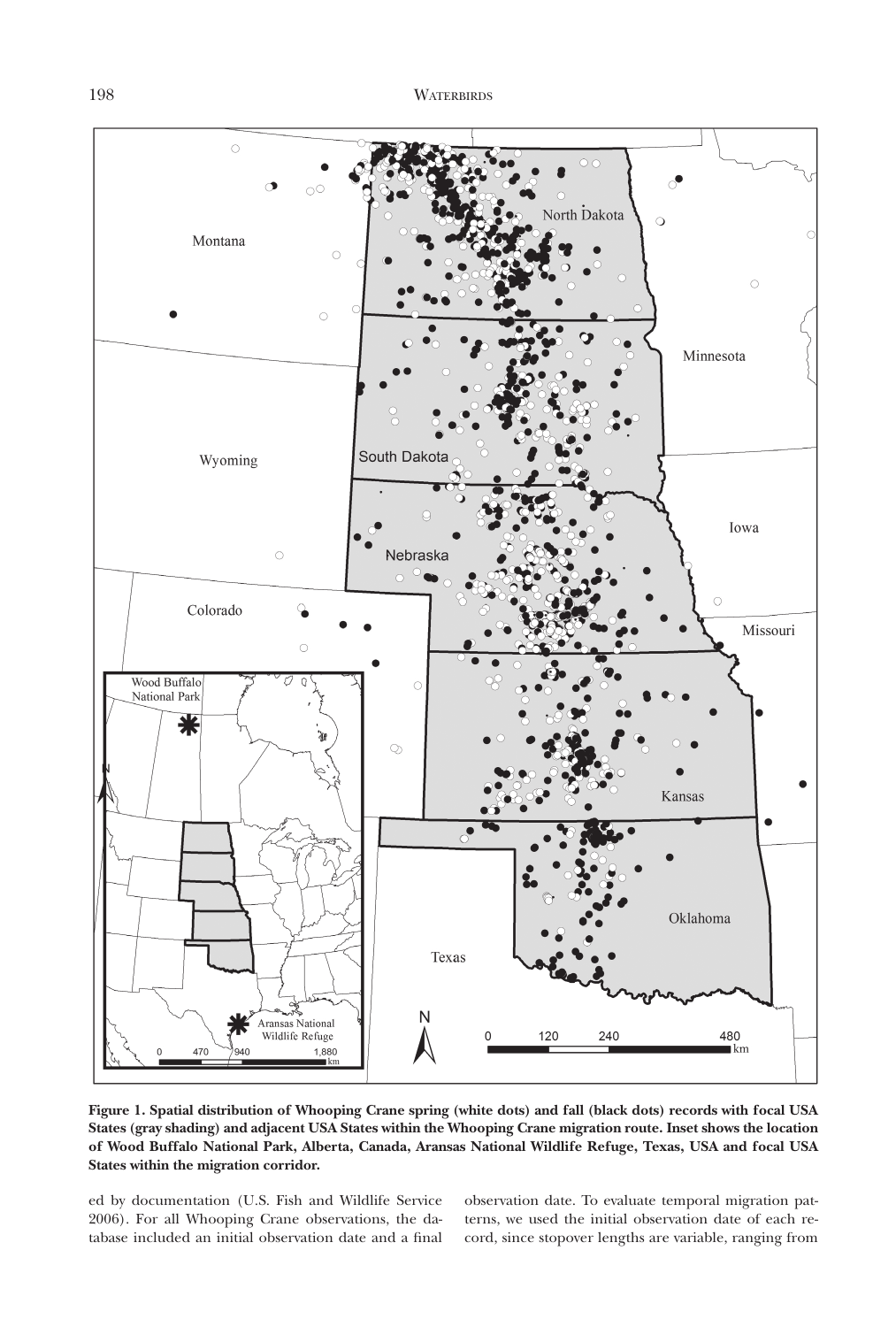1 to 89 days, which greatly affects the final observation date. Initial observation dates are the first date Whooping Cranes were known to occur at a site. For some historical records, only an approximate time period was known; we did not include records where actual dates were not known. We used the total number of days observed at a location to evaluate whether stopover duration within the migration corridor is changing. The intensity of monitoring across the migration corridor is variable, especially with respect to follow-up monitoring once a record was confirmed. However, for the following analyses, we assumed monitoring was spatially and temporally consistent.

We used all records north of Texas since our focus was migration; areas in Texas within the migratory corridor are relatively close to wintering areas. Adult and/ or juvenile Whooping Cranes observed individually or in groups are considered single, separate records. Occasionally, immature non-breeding Whooping Cranes spend the summer (June-August) in the migration corridor, well south of the traditional breeding range, and in rare instances, birds may be found in the migratory corridor during mid-winter (Austin and Richert 2001; Wright *et al*. 2014). Summer and mid-winter records were excluded from our analysis.

To evaluate changes in climate, we used long-term (1942-2016) average monthly temperature data acquired from the National Oceanic and Atmospheric Administration (2017). The temperature data ranged from March-April and October-November for the States lying in the primary migration route for Whooping Cranes: Oklahoma, Kansas, Nebraska, South Dakota and North Dakota. We chose those time periods because they cover the spring and fall Whooping Crane migration months.

#### Statistical Analysis

We used Pearson product-moment correlation using records for both spring and fall to evaluate whether temporal shifts in Whooping Crane migration patterns occurred over the 74-year study period. We evaluated stopover duration during the same period and, using the same approach, assessed whether stopover duration was associated with arrival date at a migratory stopover location. We used correlation to show general relationships since the data were collected opportunistically and not suitable for more complex analyses. We evaluated whether there were noticeable temporal shifts in observed stopover duration and observed stopover duration by latitude across all years by conducting individual analyses for both spring and fall for individual States (North Dakota, South Dakota, Nebraska, Kansas, and Oklahoma) where Whooping Cranes occur as migrants and where a majority (98%) of all records have occurred. To visualize the data, we constructed boxplots for spring and fall and grouped years following the same approach used by Austin and Richert (2001). We used Pearson product-moment correlation to evaluate whether average temperature during principal Whooping Crane migratory periods have changed over time. We used average monthly temperature data by State. All analyses were completed using RStudio (RStudio, Inc. 2015).

#### **RESULTS**

We evaluated 2,806 Whooping Crane records from 1942 through 2016. The largest proportion (25.4%) of records were from Kansas followed by Nebraska (25.3%), North Dakota (23.5%), Oklahoma (13.1%), South Dakota (10.4%), Montana (1.4%), Colorado (0.4%), Minnesota (0.2%), Iowa  $(0.1\%)$ , New Mexico  $(0.1\%)$ , Illinois  $($  $0.1\%$ ) and Wyoming (<  $0.1\%$ ). More observations (1,727; 61%) were recorded during fall compared to spring  $(1,079; 39\%).$ 

We found a negative relationship between spring observation date and year when all data were considered  $(r = -0.29, P < 0.001)$ ; Fig. 2). Negative relationships occurred for North Dakota (*r* = -0.29, *P* < 0.001), South Dakota (*r* = -0.46, *P* < 0.001), Nebraska (*r* = -0.32, *P* < 0.001), and Kansas (*r* = -0.33, *P* < 0.001). The relationship for Oklahoma was also negative, but not significant  $(r = -0.04, P)$ = 0.76). The linear relationship of our analysis suggests spring migration occurs approximately 22 days earlier at the end of the study period (2016) compared to the beginning of the study period (1942). The results do not suggest the variation is a directional shift associated with latitude since the relationship is not consistently stronger in States located north or south in the flyway.

As hypothesized, we found a significant positive relationship between fall migration dates and year  $(r = 0.29, P < 0.001;$  Fig. 3). Analysis by individual States showed significant positive relationships for North Dakota (*r* = 0.24, *P* < 0.001), South Dakota (*r* = 0.36, *P* < 0.001), Nebraska (*r* = 0.26, *P* = < 0.001), Kansas (*r* = 0.39, *P* < 0.001) and Oklahoma  $(r = 0.30, P < 0.001)$ . The linear relationship of our analysis suggests fall migration occurs approximately 21 days later at the end of the study period (2016) compared to the beginning of the study period (1942). The results do not suggest the variation is a directional shift associated with latitude since the relationship is not consistently stronger in States located north or south in the flyway.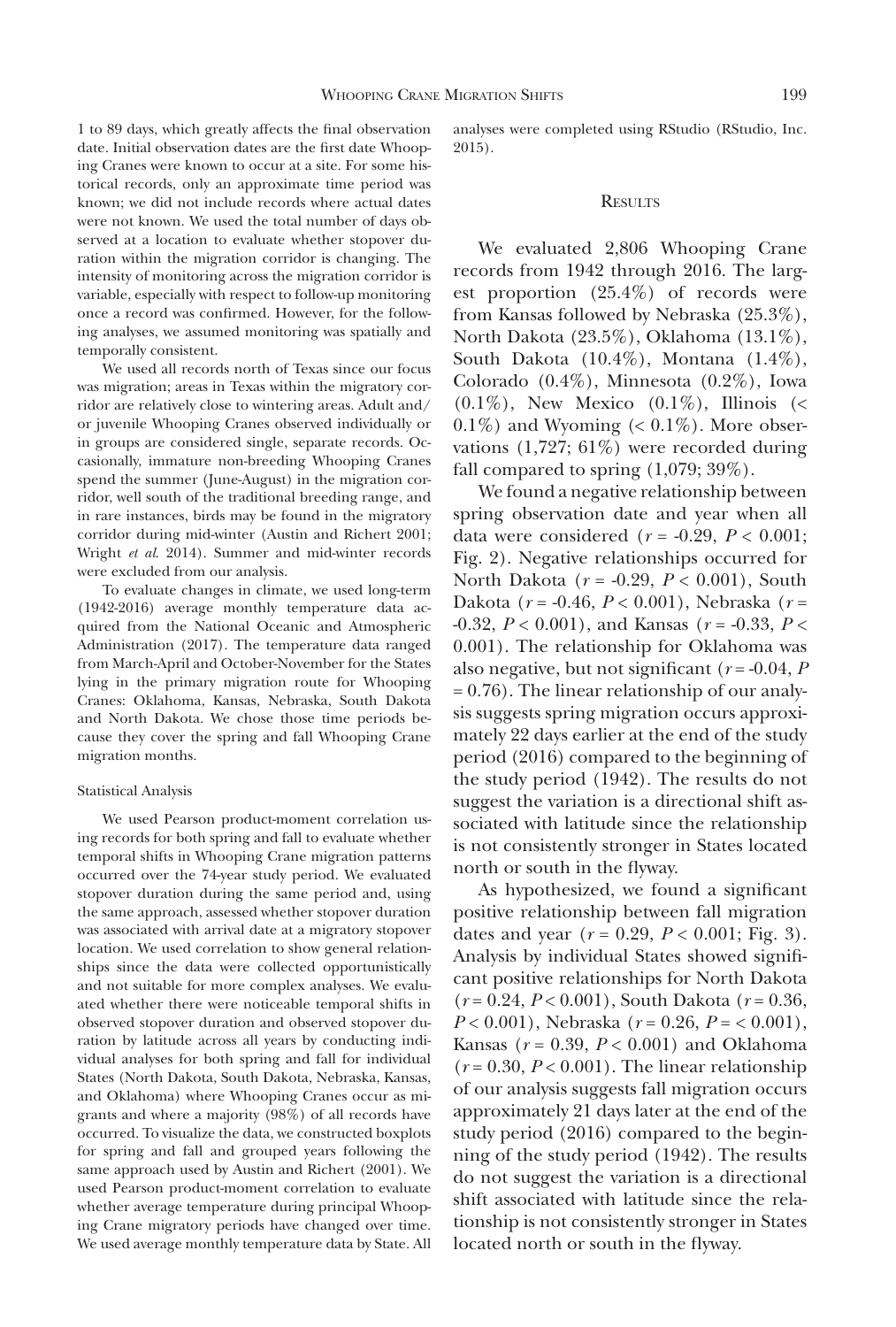### 200 WATERBIRDS



**Figure 2. Boxplot showing the distribution of confirmed Whooping Crane spring observations by Julian day from 1942 to 2016. Most Whooping Crane records occur between Julian day 60 (March 1) and 120 (April 30). Box plots show median (horizontal line in box), 25th and 75th percentiles (box), 10th and 90th percentiles (bars) and outliers (dots). Grouping of years follow Austin and Richert (2001).**

We found no evidence that the observed stopover duration changed for either spring  $(r = 0.00, P = 0.94)$  or fall  $(r = 0.01, P = 0.78)$ . Results for spring were similar for South Dakota (*r* = 0.00, P = 0.98), Nebraska (*r* = 0.03, *P* = 0.54), Kansas (*r* = -0.05, *P* = 0.45) and Okla-



**Figure 3. Boxplot showing the distribution of confirmed Whooping Crane fall records by Julian day from 1942 to 2016. Most Whooping Crane records occur between Julian day 274 (October 1) and 330 (November 26). Box plots show median (horizontal line in box), 25th and 75th percentiles (box), 10th and 90th percentiles (bars) and outliers (dots). Grouping of years follow Austin and Richert (2001).**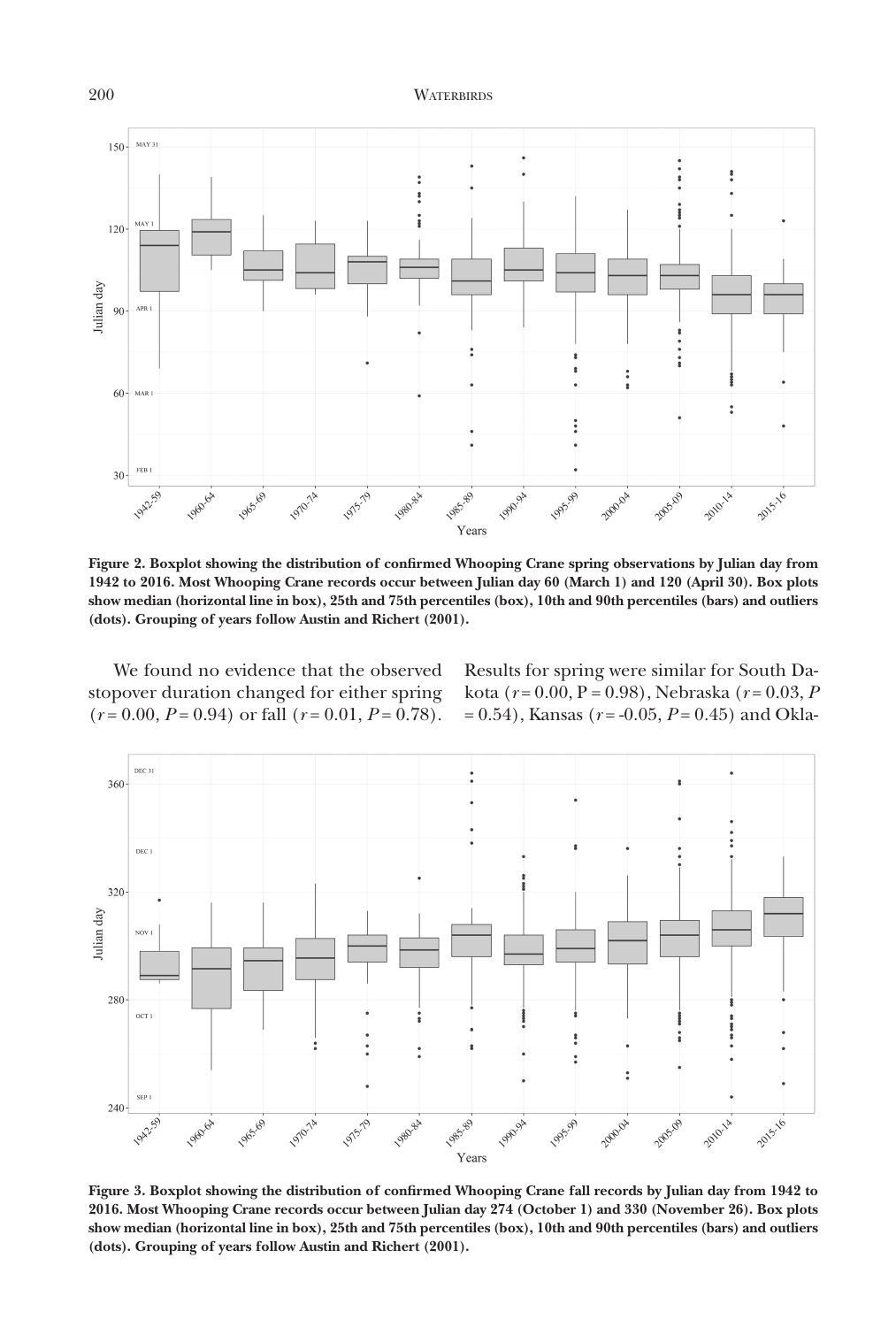homa (*r* = -0.13, *P* = 0.36). However, results for North Dakota ( $r = -0.12$ ,  $P = 0.06$ ) suggested a slight, albeit non-significant, negative relationship. Results for fall showed no discernible relationship for North Dakota (*r* = -0.03, *P* = 0.50), South Dakota (*r* = -0.05, *P* = 0.50), Nebraska (*r* = -0.01, *P* = 0.83), Kansas  $(r = 0.06, P = 0.21)$  or Oklahoma  $(r = -0.06,$  $P = 0.23$ .

Observed stopover duration in spring was negatively related to Julian date when all data were considered  $(r = -0.24, P < 0.001)$ . However, a negative relationship was found only for Nebraska (*r* = -0.37, *P* < 0.001) and Oklahoma ( $r = -0.30$ ,  $P = 0.02$ ); results for North Dakota (*r* = 0.04, *P* = 0.54), South Dakota ( $r = 0.01$ ,  $P = 0.89$ ) and Kansas ( $r =$ 0.08,  $P = 0.29$ ) showed no discernible relationship. A proportion of earlier migrating birds in the southern portion of the migration corridor were stopping over for longer periods. In fall, we found no relationship between Julian date and observed stopover length when all data were considered (*r* =  $-0.02$ ,  $P = 0.38$ ), but again the relationship varied among States. We found a negative relationship for North Dakota  $(r = -0.13, P)$ < 0.01), but a positive relationship for Okla-

homa (*r* = 0.12, *P* = 0.02). South Dakota (*r* = -0.01, *P* = 0.93), Nebraska (*r* = 0.00, *P* = 0.96), and Kansas ( $r = 0.02$ ,  $P = 0.62$ ) showed no discernible relationship.

Average monthly temperatures during March-April have increased during 1942- 2016 throughout the study area  $(r = 0.12,$  $P = 0.01$ ; Fig. 4) and in all States examined (North Dakota, *r* = 0.26, *P* = 0.02; South Dakota, *r* = 0.37, *P* = 0.001; Nebraska, *r* = 0.38, *P* < 0.001; Kansas, *r* = 0.32, *P* = 0.01; and Oklahoma, *r* = 0.23, *P* = 0.05). Average temperatures during October-November also tended to be stable or increase slightly throughout the study area  $(r = 0.03, P = 0.51;$  Fig. 5). However, no trend was observed in any of the States (North Dakota,  $r = 0.07$ ,  $P = 0.53$ ; South Dakota, *r* = 0.08, *P* = 0.08; Nebraska, *r* = 0.12, *P* = 0.30; Kansas, *r* = 0.08, *P* = 0.47; and Oklahoma, *r* = 0.11, *P* = 0.36).

#### **DISCUSSION**

Previous analyses (Austin and Richert 2001; Chavez-Ramirez and Wehtje 2012) suggested Whooping Crane migration patterns were temporally constant and influenced by



**Figure 4. Boxplot showing average temperature data for March and April for all USA States from 1942 to 2016. Box plots show median (horizontal line in box), 25th and 75th percentiles (box) and 10th and 90th percentiles (bars).**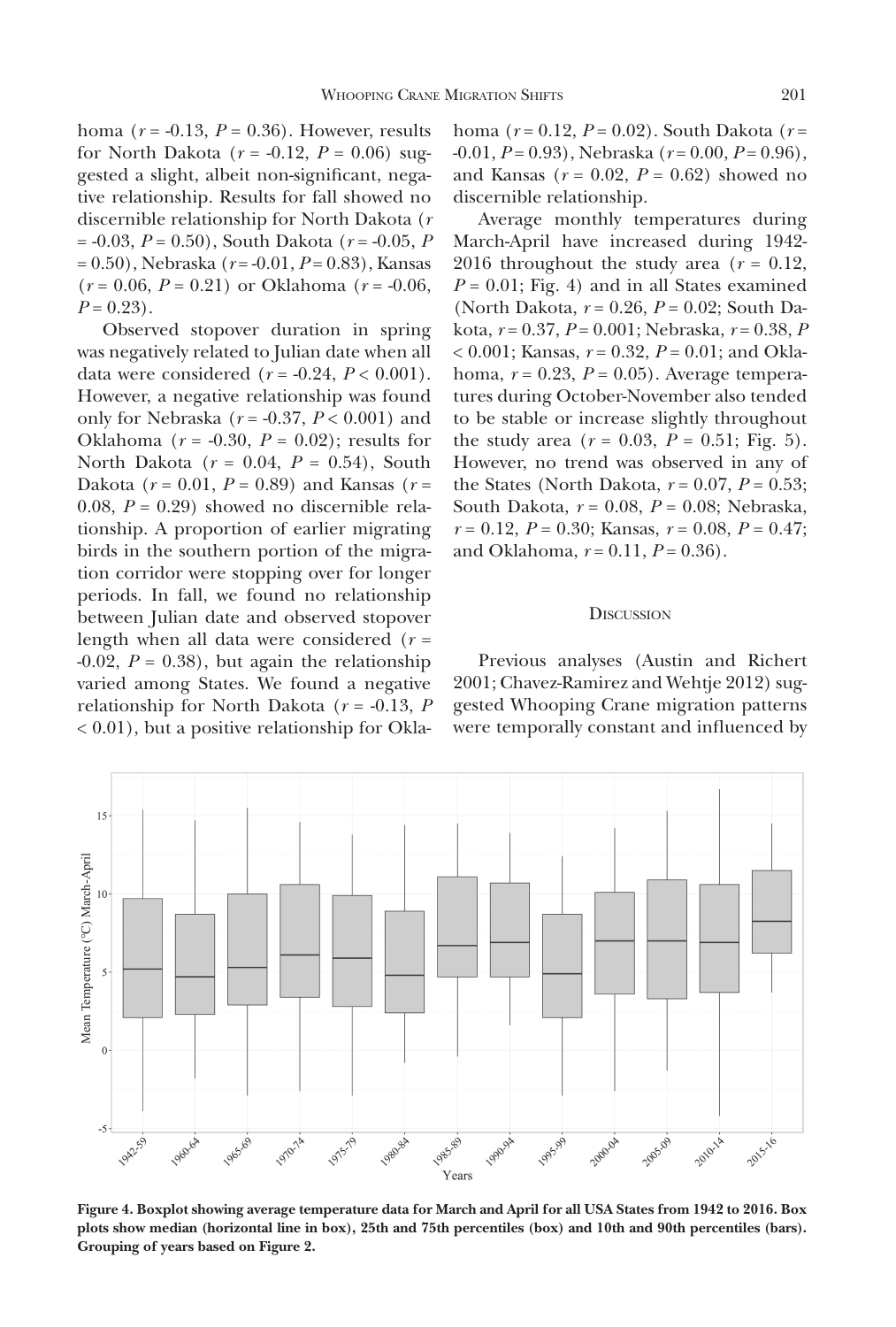#### 202 WATERBIRDS



**Figure 5. Boxplot showing average temperature data for October and November for all USA States from 1942 to 2016. Box plots show median (horizontal line in box), 25th and 75th percentiles (box) and 10th and 90th percen-**

photoperiod rather than weather and climate. Our results contradict those studies and demonstrate that the temporal patterns of Whooping Crane migration have shifted from the 1940s to the present; birds are migrating earlier (22 days) in spring and later (21 days) in fall throughout the central United States. These results also show that average temperatures have increased in spring during the same period, which suggests a link between climate change and Whooping Crane migration phenology. Temperatures during fall migration also suggest a slight increase, although any patterns related to migration phenology were inconclusive. The earliest median migration date in spring and the latest in fall during the period of record (1942-2016) occurred recently in years in which record warmth was recorded in March-April (2012) and October-November (2016) in the migration corridor (National Oceanic and Atmospheric Administration 2017). Our results align with observations of the Common Crane (*Grus grus*) in Eurasia, where the species is migrating earlier in spring and later in fall throughout its range (Hansbauer *et al*. 2014). Sandhill Cranes

(*Antigone canadensis*) are also migrating progressively earlier in spring in the midcontinent of North America in recent years (Harner *et al*. 2015).

The weaker relationship in fall may be an artifact of the available climate data. Average temperature data are only available by month (National Oceanic and Atmospheric Administration 2017), but in fall during many years, all or most Whooping Cranes migrated out of the study area (i.e., into Texas) before the latter part of November. Inclusion of temperature data recorded beyond the primary migration period may be masking a stronger relationship between seasonal climate patterns and migration. Finer scale analysis of these data or movement data for individually marked birds may reveal a stronger relationship. Alternatively, the changing availability of food resources (e.g., waste grain) may be causing birds to delay their fall migration and remain further north later into the season independent of temperature. Future research should consider the effects of food (e.g., energetics) and proximate weather events, along with climate change, on the migration of Whooping Cranes.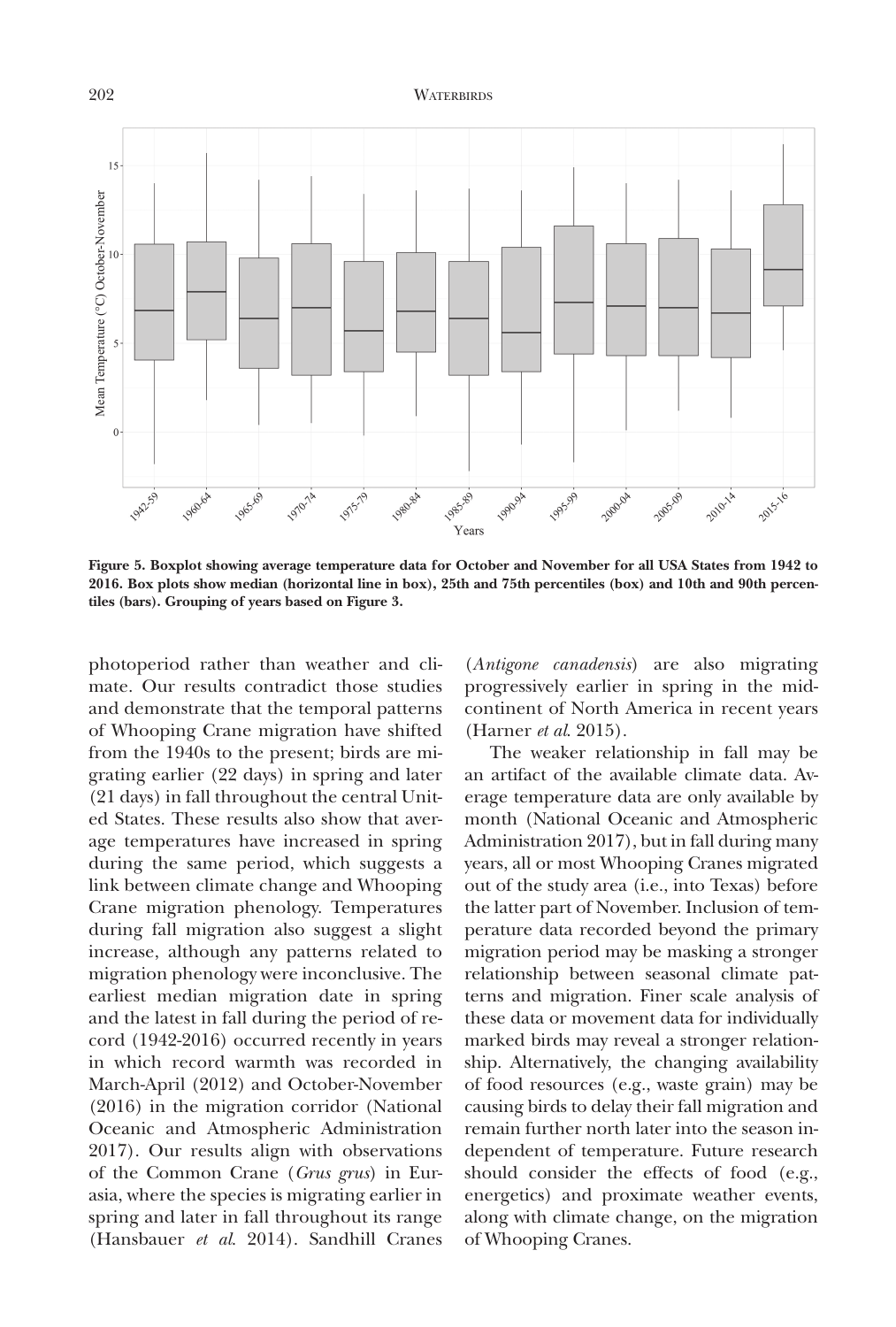These results have important implications for Whooping Crane conservation. The potential impacts of climate change on Whooping Cranes were discussed by Chavez-Ramirez and Wehtje (2012), but these potential impacts should be re-evaluated in light of changes in migration phenology, in apparent response to warming temperatures. One of the principal impacts of climate change on Whooping Crane migration will be changes to stopover habitat (palustine wetlands), used for roosting and foraging, found over much of their migration corridor. Changing temperature and precipitation regimes are expected to affect availability and quality of wetlands, and possibly reduce the number of wetlands in some areas of the migration corridor (Chavez-Ramirez and Wehtje 2012). However, impacts to wetland habitats caused by climate change are not expected to be uniform across the migration corridor or across migration seasons (Johnson *et al*. 2010). These changes, along with those associated with agricultural practices and distribution of crops may spatially and temporally redistribute the resources upon which Whooping Cranes depend. Conservation practitioners should work to identify and mitigate areas of reduced resource availability within the migration corridor to maintain their suitability for migrating Whooping Cranes.

Whooping Crane migration patterns in the central United States may also be affected by changes in winter habitat and the species' winter distribution. During the winter of 2011- 2012, a number of Whooping Cranes were observed during and throughout the winter well north of the traditional wintering areas along the Texas coast, which was suffering from severe drought at the time (Wright *et al*. 2014). Wright *et al.* (2014) suggested that birds may have migrated later in the fall of 2011 in response to mild temperatures or dispersed from wintering areas along the Texas coast because of poor habitat and foraging conditions and overcrowding at traditional wintering sites as a result of population increases. Wright *et al*. (2014) also suggested that Whooping Cranes may be more flexible in selecting and using habitats and food resources than previously believed, which may be beneficial as an increasing population requires additional habitat.

Warming temperatures in spring are likely to make certain food resources (e.g., amphibians, invertebrates, seeds) available earlier in the season since wetlands, cultivated fields, and other substrates may thaw earlier in the season (Gibbs and Breisch 2001; Parmesan 2006). A possible reflection of Whooping Crane flexibility is the notable relationship that earlier-migrating birds in spring are stopping over for longer periods in southern portions (Oklahoma and Nebraska) of the migration route. This relationship was strongest in Nebraska, but may be explained by the fact that 56% of the 79 Nebraska records for February and March involved single birds along the central Platte River observed among, and apparently migrating with, flocks of Sandhill Cranes. The central Platte River is a major staging area for Sandhill Cranes, which arrive earlier than Whooping Cranes (Sharpe *et al*. 2001) and generally stop over an average of 25 days in this area (Krapu and Brandt 2008). The remaining February and March records for Nebraska were distributed throughout migration areas in the State and involved groups ranging from 2-11 individuals and stopover durations ranging from 1-37 days.

Later timing of migration and declining stopover lengths in North Dakota in fall may suggest Whooping Cranes are spending longer periods in important staging areas in Saskatchewan (Johns *et al*. 1997; Chavez-Ramirez and Wehtje 2012), allowing them to take advantage of food resources resulting from changes in agricultural practices, and migrating quickly through the northern United States, possibly in response to adverse weather. Later migration in fall and earlier migration in spring may increase the likelihood birds could experience late spring or early fall blizzards. The possibility of late spring and early fall storms are also a concern for Common Cranes in Eurasia (Hansbauer *et al*. 2014). Relationships between stopover lengths, migration phenology and food resources at different latitudes should remain a focus of research in future years to determine whether spatial, as well as temporal, patterns are shifting.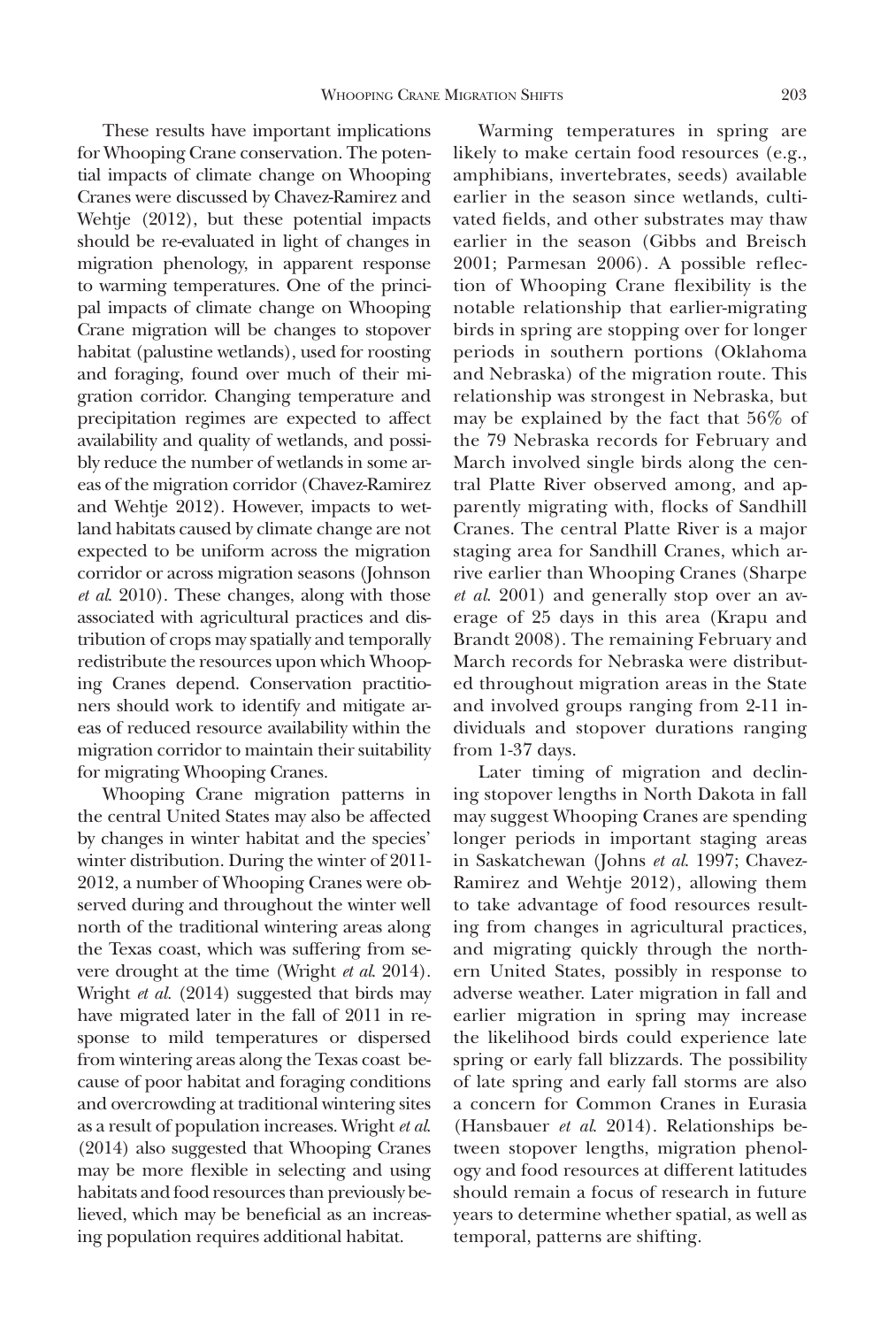Whooping Crane spatial and temporal patterns have shifted over the past 74 years and most noticeably during the past two decades. The patterns are likely to continue to evolve into the future as climate changes throughout the species range and affects resource availability. It is likely that future changes in and relationships between wintering and migration habitat and Whooping Crane distribution will increasingly interact with migration patterns observed in the central United States. Temporal and spatial patterns of a number of migratory birds have changed in unanticipated ways as changes in climate, land use, and habitat and food resources interact (Guillemain *et al*. 2015). Regulatory agencies, non-governmental organizations, and citizens must be prepared to adapt conservation efforts to these changes to maintain, continue, and secure the ongoing recovery of this critically endangered species.

#### **ACKNOWLEDGMENTS**

We thank the many individuals, organizations and agencies that assisted in the collection of the data used in this analysis that is part of the Cooperative Whooping Crane Tracking Project, a cooperative effort among State and Federal agencies, non-governmental organizations and individuals, led by the by the U.S. Fish and Wildlife Service Nebraska Ecological Services Field Office in Grand Island, Nebraska. The comments provided by Matthew Guillemain and another anonymous reviewer greatly improved the manuscript. We also thank Matt Rabbe, who currently serves as the database coordinator and point-of-contact for the U.S. Fish and Wildlife Service. Funding for this project was provided by the Nebraska Game and Parks Commission and the Nebraska Wildlife Conservation Fund. U.S. Fish and Wildlife Service required disclaimer: This study includes Whooping Crane migration data from the Central Flyway stretching from Canada to Texas, collected, managed and owned by the U.S. Fish and Wildlife Service. Data were provided as a courtesy for our use. The U.S. Fish and Wildlife Service has not directed, reviewed or endorsed any aspect of the use of these data. All data analyses, interpretations, and conclusions taken from these data are solely those of the authors.

#### LITERATURE CITED

Austin, J. E. and A. L. Richert. 2001. A comprehensive review of observational and site evaluation data of migrant whooping cranes in the United States, 1943- 1999. Unpublished report, U.S. Department of the Interior, Geological Survey, Northern Prairie Wildlife Research Center, Jamestown, North Dakota.

- Both, C. and M. E. Visser. 2001. Adjustment to climate change is constrained by arrival date in a long-distance migrant bird. Nature 411: 296-298.
- Both, C. and M. E. Visser. 2005. The effect of climate change on the correlation between avian life-history traits. Global Change Biology 11: 1606-1613.
- Both, C., C. A. Van Turnhout, R. G. Bijlsma, H. Siepel, A. J. Van Strien and R. P. Foppen. 2009. Avian population consequences of climate change are most severe for long-distance migrants in seasonal habitats. Proceedings of the Royal Society of London B: Biological Sciences 277: 1259-1266.
- Brown, C. R. and M. B. Brown. 2014. Breeding time in a migratory songbird is predicted by drought severity and group size. Ecology 95: 2736-2744.
- Chavez-Ramirez, F. and W. Wehtje. 2012. Potential impact of climate change scenarios on whooping crane life history. Wetlands 32: 11-20.
- Courter, J. R., R. J. Johnson, W. C. Bridges and K. G. Hubbard. 2013. Assessing migration of Ruby-throated Hummingbirds (*Archilochus colubris*) at broad spatial and temporal scales. Auk 130: 107-117.
- Gibbs, J. P. and A. R. Breisch. 2001. Climate warming and calling phenology of frogs near Ithaca, New York, 1900-1999. Conservation Biology 15: 1175- 1178.
- Guillemain, M., C. A. Pernollet, G. Massez, F. Cavallo, G. Simon and J. Champagnon. 2015. Disentangling the drivers of change in Common Teal migration phenology over 50 years: land use vs. climate change effects. Journal of Ornithology 156: 647-655.
- Hansbauer, M. M., Z. Végvári and J. Harris (Eds.). 2014. Eurasian cranes and climate change. International Crane Foundation, Baraboo, Wisconsin.
- Harner, M. J., G. D. Wright and K. Geluso. 2015. Overwintering Sandhill Cranes (*Grus canadensis*) in Nebraska, USA. Wilson Journal of Ornithology 127: 457-466.
- Harrell, W. and M. Bidwell. 2015. Report on Whooping Crane recovery activities (2015 breeding season-2016 spring migration). Unpublished report, U.S. Department of the Interior, Fish and Wildlife Service, Austwell, Texas; Canadian Wildlife Service, Saskatoon, Saskatchewan, Canada.
- Higgins, K. F., D. E. Naugle and K. J. Forman. 2002. A case study of changing land use practices in the northern Great Plains, USA: an uncertain future for waterbird conservation. Waterbirds 25: 42-50.
- Jenni, L. and M. Kéry. 2003. Timing of autumn bird migration under climate change: advances in long– distance migrants, delays in short–distance migrants. Proceedings of the Royal Society of London B: Biological Sciences 270: 1467-1471.
- Johns, B. W., E. J. Woodsworth and E. A. Driver. 1997. Habitat use by migrant whooping cranes in Saskatchewan. Proceedings of the North American Crane Workshop 7: 123-131.
- Johnson, W. C., B. Werner, G. R. Guntenspergen, R. A. Voldseth, B. Millett, D. E. Naugle, M. Tulbure,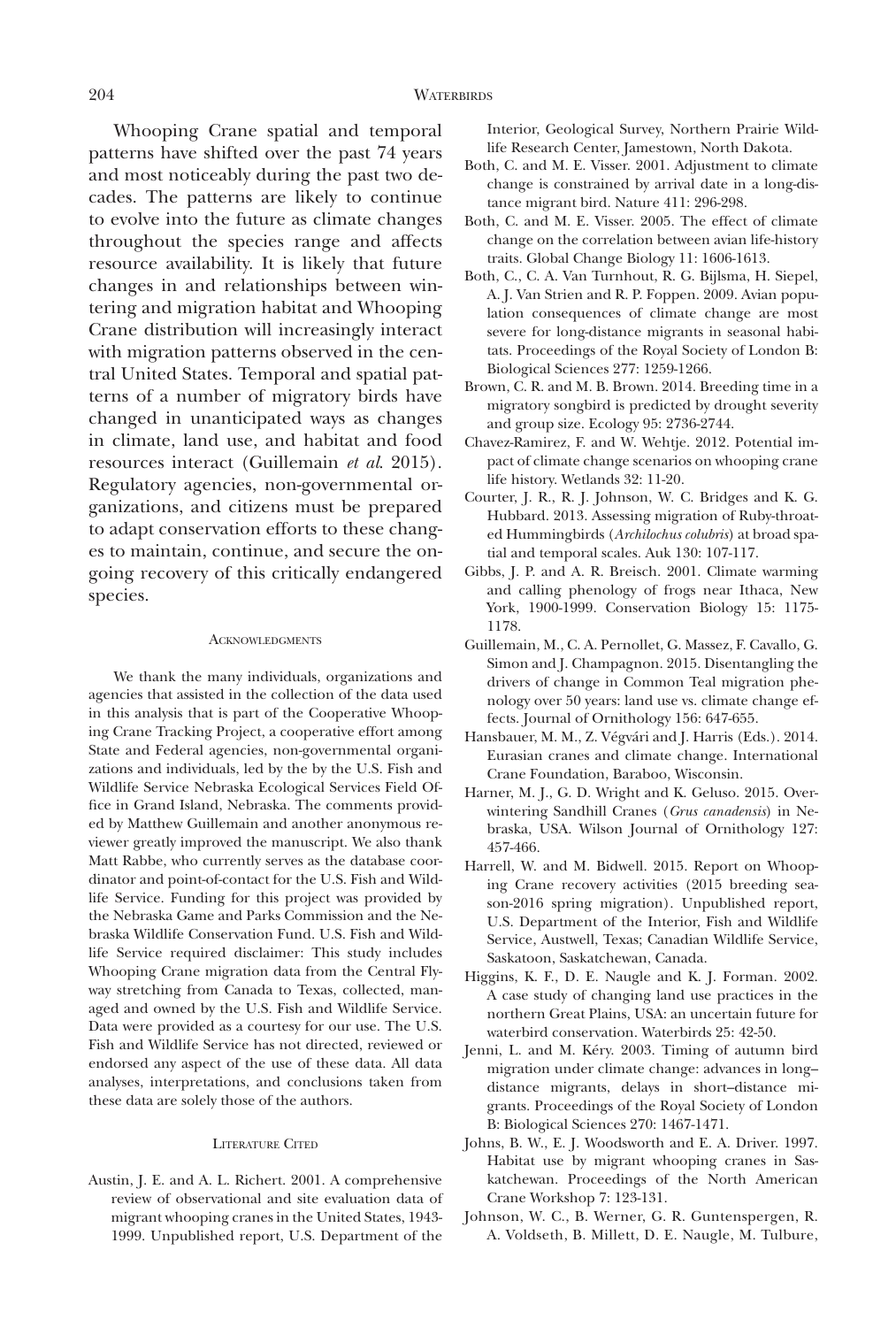R. W. H. Carroll, J. Tracy and C. Olawsky. 2010. Prairie wetland complexes as landscape functional units in a changing climate. BioScience 60: 128-140.

- Krapu, G. L. and D. A. Brandt. 2008. Spring migratory habits and breeding distribution of lesser sandhill cranes that winter in west-central New Mexico and Arizona. Proceedings of the North American Crane Workshop 10: 43-49.
- Krapu, G. L., D. A. Brandt and R. R. Cox, Jr. 2004. Less waste corn, more land in soybeans, and the switch to genetically modified crops: trends with important implications for wildlife management. Wildlife Society Bulletin 32: 127-136.
- Kuyt, E. 1992. Aerial radio-tracking of Whooping Cranes migrating between Wood Buffalo National Park and Aransas National Wildlife Refuge, 1981-84. Occasional Paper Number 74, Canadian Wildlife Service, Ottawa, Ontario, Canada.
- Lane, R. K. and M. Pearman. 2003. Comparison of spring return dates of Mountain Bluebirds, *Sialia currucoides* and Tree Swallows, *Tachycineta bicolor* with monthly air temperatures. Canadian Field-Naturalist 117: 110-112.
- Lingle, G. R. and S. Howlin. 2015. Implementation of the Whooping Crane monitoring protocol, spring 2015. Unpublished report, AIM Environmental Consultants and Western Ecosystems Technology, Inc., Gibbon, Nebraska.
- McGowan, C. P., J. E. Hines, J. D. Nichols, J. E. Lyons, D. R. Smith, K. S. Kalasz, L. J. Niles, A. D. Dey, N. A. Clark, P. W. Atkinson and others. 2011. Demographic consequences of migratory stopover: linking red knot survival to horseshoe crab spawning abundance. Ecosphere 2: 1-22.
- McIntyre, N. E., C. K. Wright, S. Swain, K. Hayhoe, G. Liu, F. W. Schwartz and G. M. Henebry. 2014. Climate forcing of wetland landscape connectivity in the Great Plains. Frontiers in Ecology and the Environment 12: 59-64.
- McKinney, A. M., P. J. CaraDonna, D. W. Inouye, B. Barr, C. D. Bertelsen and N. M. Waser. 2012. Asynchronous changes in phenology of migrating Broadtailed Hummingbirds and their early-season nectar resources. Ecology 93: 1987-1993.
- Murphy-Klassen, H. M., T. J. Underwood, S. G. Sealy and A. A. Czyrnyj. 2005. Long-term trends in spring arrival dates of migrant birds at Delta Marsh, Manitoba, in relation to climate change. Auk 122: 1130- 1148.
- National Oceanic and Atmospheric Administration. 2017. State climatological data. https://www.ncdc. noaa.gov/temp-and-precip/climatological-rankings/, accessed 25 January 2017.
- Nisbet, I. C. T. and W. H. Drury, Jr. 1968. Short-term effects of weather on bird migration: a field study using multivariate statistics. Animal Behaviour 16: 496-530.
- Parmesan, C. 2006. Ecological and evolutionary responses to recent climate change. Annual Review of Ecology, Evolution, and Systematics 37: 637-669.
- Pearse, A. T., G. L. Krapu, D. A. Brandt and P. J. Kinzel. 2010. Changes in agriculture and abundance of snow geese affect carrying capacity of sandhill cranes in Nebraska. Journal of Wildlife Management 74: 479-488.
- Pearse, A. T., D. A. Brandt, W. C. Harrell, K. L. Metzger, D. M. Baasch and T. J. Hefley. 2015. Whooping crane stopover site use intensity within the Great Plains. Unpublished report, U.S. Department of the Interior, Geological Survey, Reston, Virginia.
- Ramirez, P., T. V. Stehn, G. A. Jackson and T. C. Maurer. 1993. Physical and chemical impacts on Whooping Crane wintering habitat-the role of the Gulf Intracoastal Waterway. Unpublished report, U.S. Department of the Interior, Fish and Wildlife Service, Austwell, Texas.
- Reese, G. C. and S. K. Skagen. 2017. Modeling nonbreeding distributions of shorebirds and waterfowl in response to climate change. Ecology and Evolution 7: 1497-1513.
- Rohlf, D. J. 1989. The Endangered Species Act: a guide to its protections and implementation. Stanford Environmental Law Society, Stanford, California.
- RStudio, Inc. 2015. RStudio: integrated development for R. RStudio, Inc., Boston, Massachusetts. http:// www.rstudio.com/, accessed 1 December 2016.
- Shariati-Najafabadi, M., R. Darvishzadeh, A. K. Skidmore, A. Kölzsch, K. M. Exo, B. A. Nolet, L. Griffin, J. Stahl, P. J. M. Havinga, N. Meratnia and A. G. Toxopeus. 2016. Environmental parameters linked to the last migratory stage of barnacle geese en route to their breeding sites. Animal Behaviour 118: 81-95.
- Sharpe, R. S., W. R. Silcock and J. G. Jorgensen. 2001. Birds of Nebraska: their distribution and temporal occurrence. University of Nebraska Press, Lincoln, Nebraska.
- Thomas, C. D., A. Cameron, R. E. Green, M. Bakkenes, L. J. Beaumont, Y. C. Collingham, B. F. N. Erasmus, M. Ferreira de Siqueira, A. Grainger, L. Hannah and others. 2004. Extinction risk from climate change. Nature 427: 145-148.
- Urbanek, R. P. and J. C. Lewis. 2015. Whooping Crane (*Grus americana*). No. 153 *in* The Birds of North America (P. G. Rodewald, Ed.). Cornell Lab of Ornithology, Ithaca, New York. http://bna.birds.cornell. edu/bna/species/153, accessed 12 January 2017.
- U.S. Fish and Wildlife Service. 2006. Aransas-Wood Buffalo population Whooping Crane contingency plan. Unpublished report, U.S. Department of the Interior, Fish and Wildlife Service, Austwell, Texas.
- U.S. Fish and Wildlife Service. 2009. Whooping Cranes and wind development – an issue paper. Unpublished report, U.S. Department of the Interior, Fish and Wildlife Service – Regions 2 and 6, Albuquerque, New Mexico and Denver, Colorado.
- U.S. Fish and Wildlife Service. 2017. Cooperative Whooping Crane tracking project database 1942- 2016. Unpublished data, U.S. Department of the Interior, Fish and Wildlife Service, Nebraska Field Office, Grand Island, Nebraska.